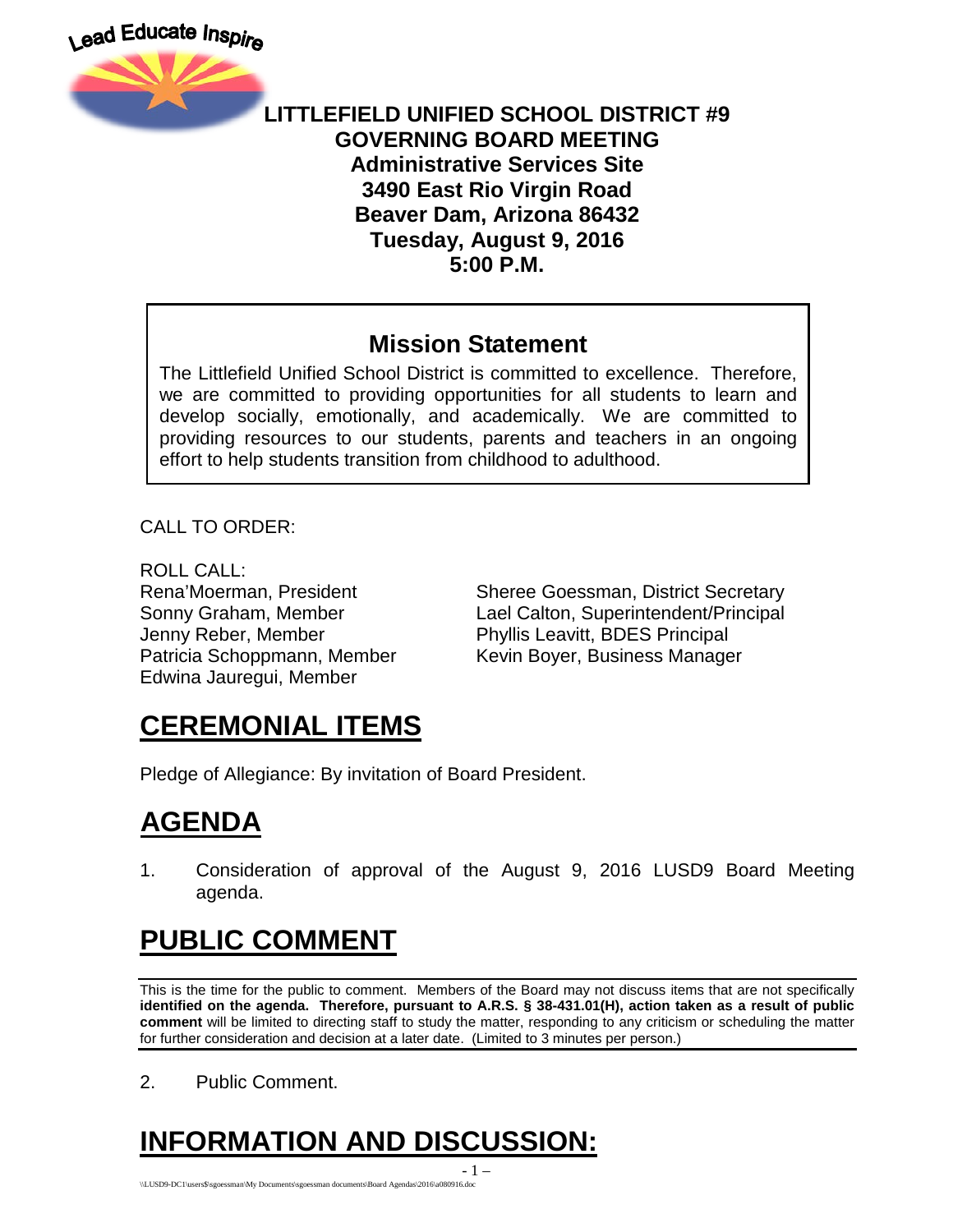

- 3. Mr. Boyer, Business Manager.
	- a. Student Activity Account Balance.
	- b. Budget Update.
- 4. Mrs. Leavitt, Elementary Principal
	- a. Student Achievement
- 5. Mrs. Calton, Superintendent/Principal
	- a. Opening of School Meetings
	- b. Staffing Update
	- c. Mohave Community College Update
	- d. Revised 7-12 Teaching Schedule
	- e. Additional Hours for Mr. Hurley for computer upgrades to Windows 10
	- f. Recognition
	- g. Other Items
- 6. Board Reports.

## **CONSENT AGENDA**

Approval of Routine Orders of Business. Documentation concerning the matters on the Consent Agenda may be reviewed at the Littlefield Unified School District Office, located at 3490 East Rio Virgin Road, Beaver Dam, Arizona. Any Board Member may request an item be pulled off the agenda for further discussion.

- 7. Consideration of approval of the July 14, 2016 Work Session Minutes and July 14, 2016 Regular Meeting Minutes.
- 8. Consideration of approval of Vouchers:
	- a. LUSD9 Payroll Vouchers: 2/1702 and 3/1703.
	- b. LUSD9 Vouchers: 1032, 1033, 1001, and 1002.

(Members of the public may view the content of the vouchers 24 hours prior to the board meeting in the district office.)

9. Consideration of approval of FY 2016/2017 Certified Substitutes and Classified Substitutes Ratification as per the attached list, including the following:

| <b>Name</b>      | <b>Position</b>             | <b>Effective</b><br>Date |
|------------------|-----------------------------|--------------------------|
| Bowman, Meredith | <b>Certified Substitute</b> | 08/11/2016               |

10. Consideration of the following staff resignations/terminations:

| <b>Name</b>        | <b>Position Location</b>    | <b>Last Day</b> |
|--------------------|-----------------------------|-----------------|
| <b>Warren Hall</b> | 7-12 Social Studies Teacher | 05/27/2016      |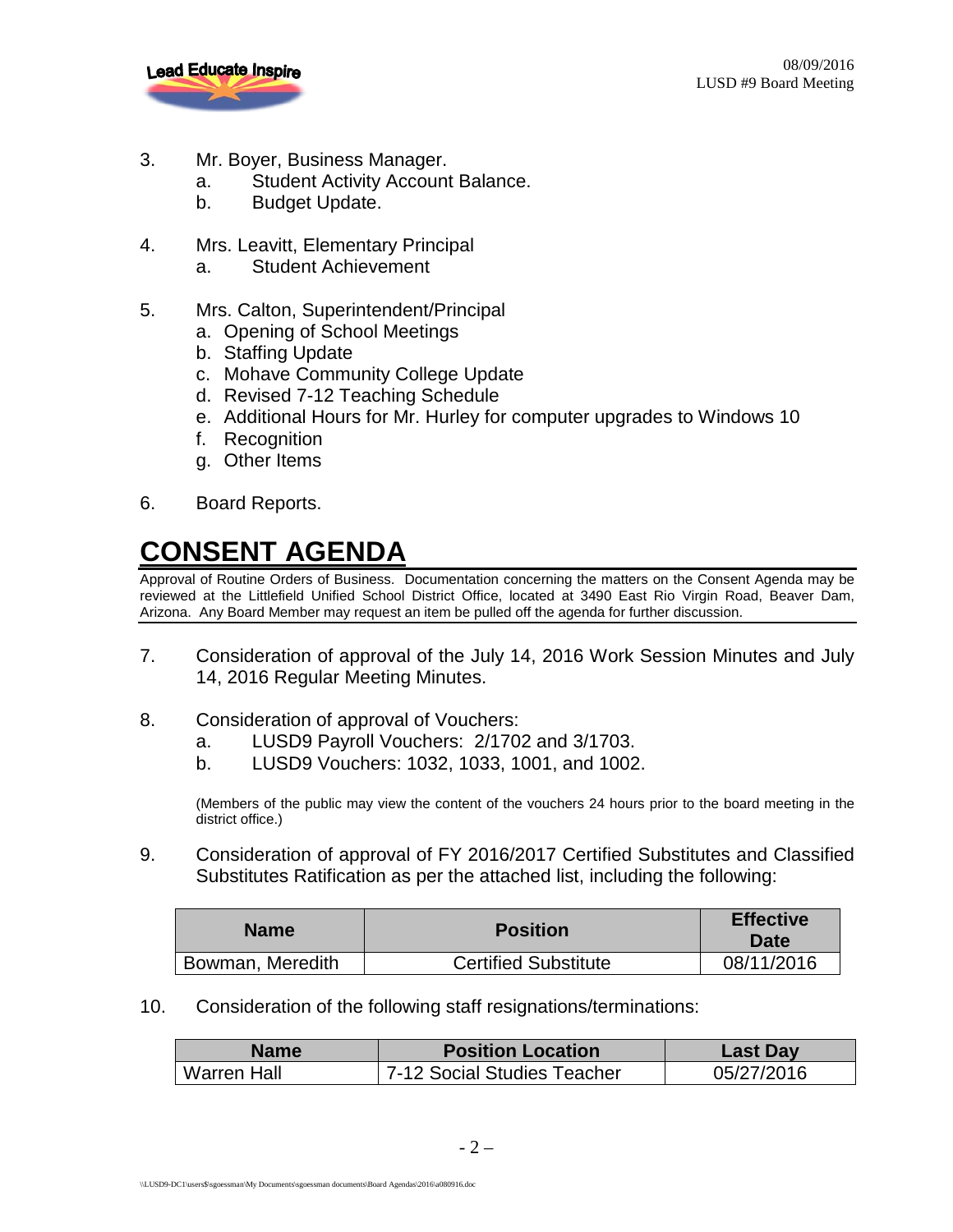

11. Consideration of approval of FY 2016/2017 Certified Personnel Ratification as per the attached list, including the following:

| <b>Name</b>         | <b>Position</b>                         | <b>Effective</b><br>Date |
|---------------------|-----------------------------------------|--------------------------|
| Kim Wright          | <b>Elementary Teacher</b>               | 08/09/2016               |
| Megan Porter        | <b>Elementary Teacher</b>               | 08/09/2016               |
| Isela Zarate        | <b>Elementary Teacher</b>               | 08/09/2016               |
| <b>Jack Ballard</b> | <b>Secondary Social Studies Teacher</b> | 08/09/2016               |

## **ACTION ITEMS AND/OR DISCUSSION**

- 12. Consideration of approval of change to the Master School Calendar for the 2016/2017 School Year.
- 13. Consideration of approval of changing policy pertaining to teacher contracts foregoing liquidated damages in the amount of \$2500 and instead tie Fund 301 monies to Teacher Salaries / Teacher Retention making it retroactive to employees during the 2015-2016 school year.
- 14. Consideration of first reading of the following policies:
	- a. EBAA Reporting of Hazards/Warning Systems
	- b. IHAMC Instruction and Training in Cardiopulmonary Resuscitation.
	- c. IKE-RB Promotion and retention of students.
	- d. IKF Graduation Requirements.
	- e. JC School Attendance areas.
	- f. JFABD Admission of Homeless Student.
	- g. JFB Open enrollment.
	- h. JICI Weapons in School.
	- i. JJJ Extracurricular activity eligibility.
	- j. JLCD Medicines/administering medicines to students.
	- k. JRR Student surveys.
	- l. KB Parental Involvement in Education.
	- m. KFAA Smoking on School premises and public functions.
	- n. LC Relations with Education Research Agencies.
- 15. Consideration of approval of the \$608 fee for the Pre-School Program.
- 16. Review and direction regarding amendment of Policy Exhibits BAA-E: Governing Board Evaluation Instrument and CBI-E: Superintendent Evaluation Instrument.
- 17. Consideration of approval of Stipend list for FY 2017.
- 18. Review and possible action regarding District Goals